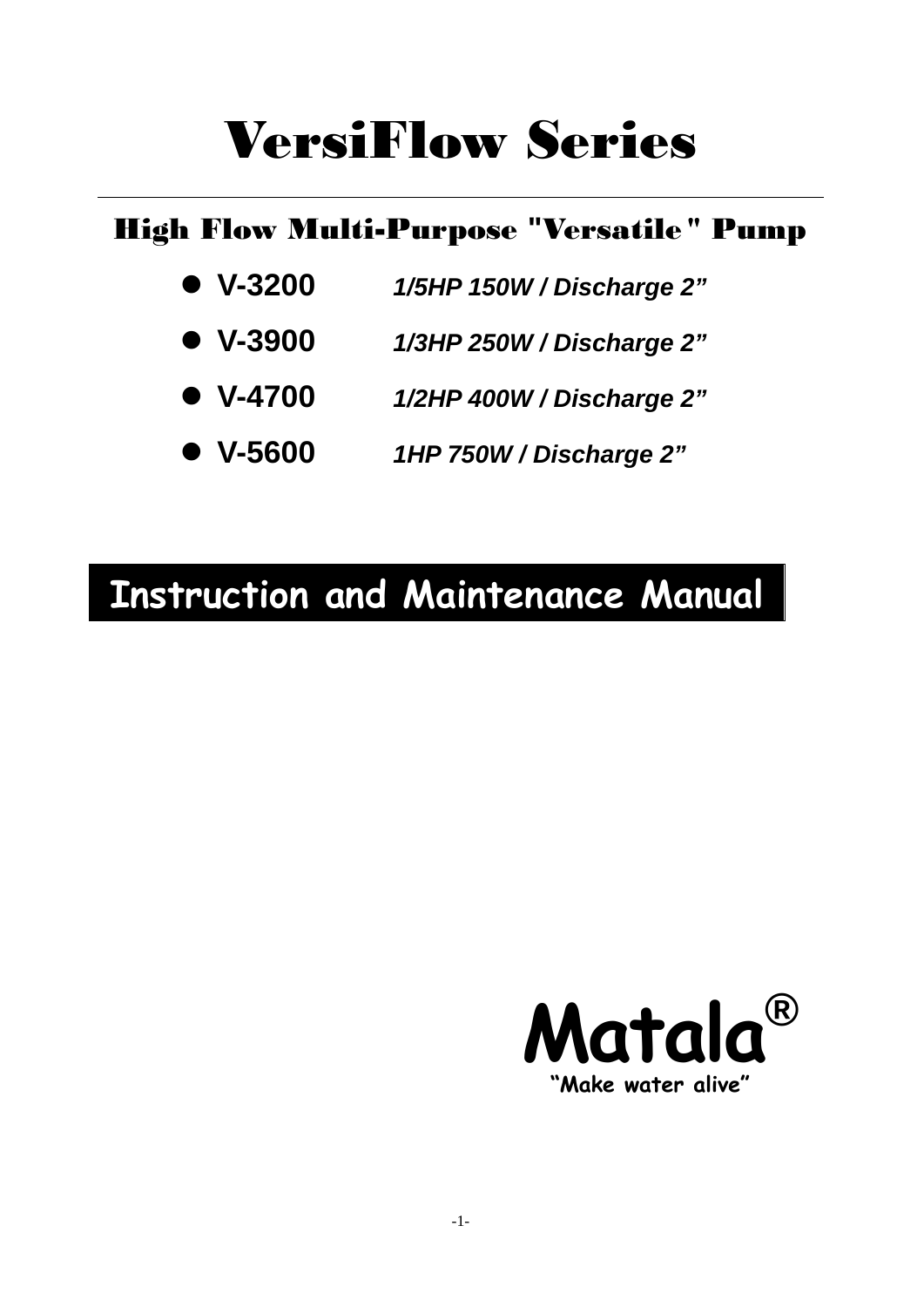#### Introduction

Thank you for selecting the VersiFlow Series High Flow Multi-Purpose " Versatile" Pump.

This instruction manual explains the product operations and gives important precautions regarding its safe use. In order to use the product to maximum benefit, be sure to read the instructions thoroughly and follow them carefully.

To avoid accident, do not use the pump in any way other than as described in this instruction manual especial when you see | WARNING . After reading this instruction manual, keep it nearby as a reference in case questions arise during use.

If this instruction manual should become lost or damaged, ask your nearest dealer or representative for another copy.

#### Contents

- 9 **Construction and Parts List…………... 2** 9 **Prior to Operation ………………………. 3**
- 9 **Specification …………………………….. 3**
- 9 **Installation ……………………………….. 4**
- 9 **Electrical Wiring …..……… …………… 5**
- 9 **Guarantee …………… ……………...… 5**
- 9 **Troubleshooting ……………………….. 6**

#### Construction and Parts List



| NO. | <b>Description</b>         | <b>Material</b> | Q'ty |
|-----|----------------------------|-----------------|------|
| 01  | <b>Pump Upper Casing</b>   | Nylon+45%GF     | 1    |
| 02  | <b>Upper Bearing Cover</b> | FC200           | 1    |
| 03  | <b>Lower Bearing Cover</b> | <b>FC200</b>    | 1    |
| 04  | <b>Motor Housing</b>       | <b>SUS304</b>   | 1    |
| 05  | Rotor & Shaft              | <b>SUS410</b>   | 1    |
| 06  | Stator                     | C60             | 1    |
| 07  | Impeller for MKH-150/250   | <b>PC+10%GF</b> | 1    |
| 07  | Impeller for MKH-400/750   | PU+SUS430       | 1    |
| 08  | Oil Seal Cover             | FC200           | 1    |
| 09  | <b>Pump Casing</b>         | Nvlon+45%GF     | 1    |
| 10  | Capacitor                  |                 | 1    |
| 11  | <b>Upper Bearing</b>       |                 | 1    |
| 12  | <b>Lower Bearing</b>       |                 | 2    |
| 13  | <b>Seal Cover</b>          | <b>SUS304</b>   | 1    |
| 14  | Double Mechanical Seal     | <b>CA/CE</b>    | 1    |
| 15  | Oil Seal                   | NBR             | 1    |
| 16  | Handle                     | <b>SUS304</b>   |      |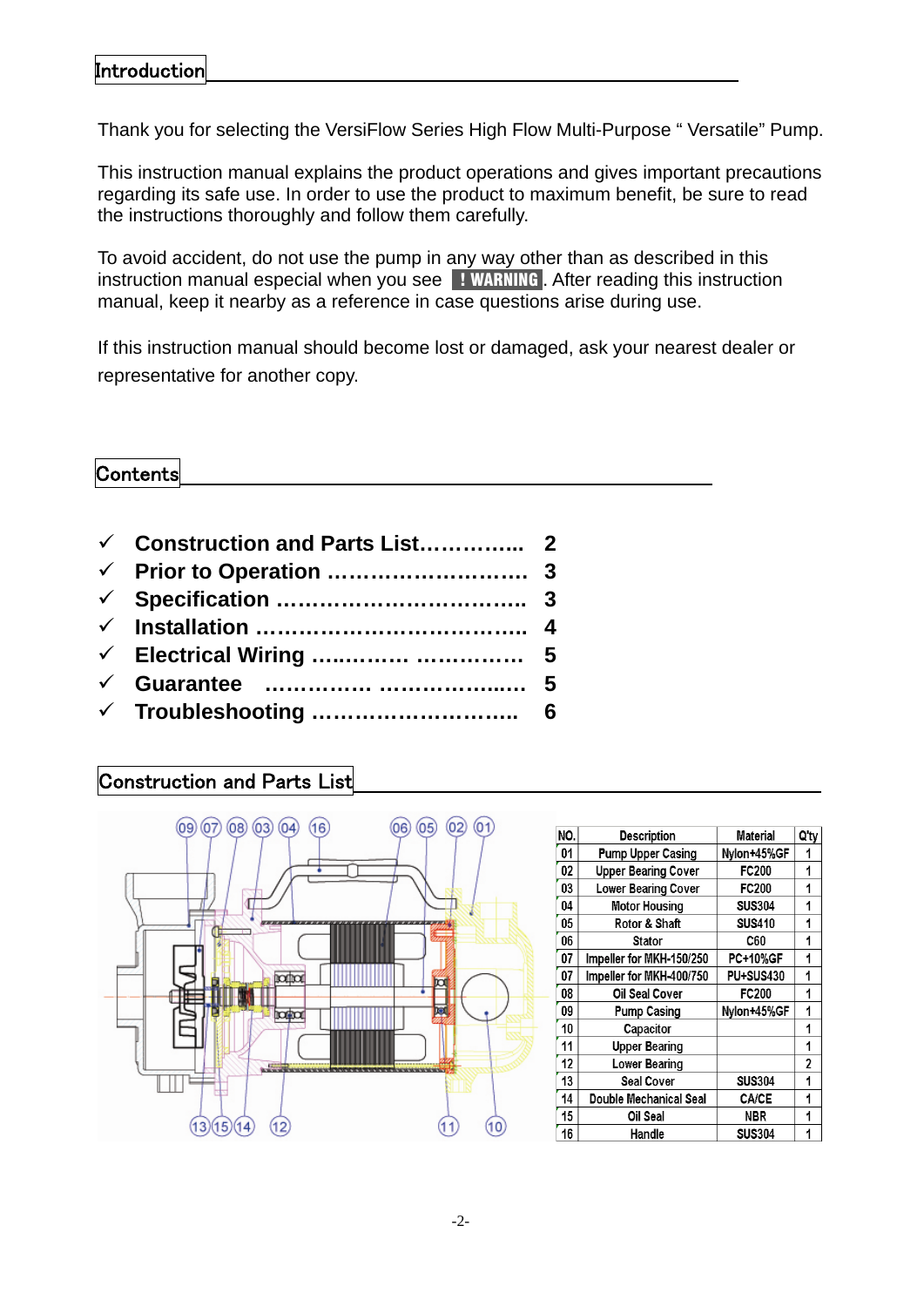#### Prior to Operation

#### Check the following points upon receipt of your pump:

- $\triangleright$  Is the pump exactly what you ordered? Check nameplate. It is especially important that you check whether the pump is to be used with 50 or 60 Hz.
- ¾ Has any damage occurred during shipment? Are any bolts or nuts loose?
- ¾ Have all necessary accessories been supplied? (For a list of standard accessories see Construction.)

#### We recommend that you keep a spare pump on hand in case of emergencies. Keep this instruction manual in a place for future reference.

#### **Specifications**

#### Check the nameplate for your pump's specification as the table list. Be careful not to exceed the given specifications in the use of your pump.

| Model    | Output |     | Discharge |        | Rated     |           | Maximum   |      | Dimension                                            | Weight    |
|----------|--------|-----|-----------|--------|-----------|-----------|-----------|------|------------------------------------------------------|-----------|
|          | (Hp)   | (W) | (mm)      | (Inch) | Head(Ft.) | Flow(GPH) | Head(Ft.) |      | $\text{[Flow(GPH)]L} \times W \times H \text{ (mm)}$ | Kg/lb     |
| $V-3200$ | 1/5    | 50  | 50        | 2"     | 10.0      | 2092.0    | 19.1      | 3240 | 305x152x175                                          | 5.5/12.1  |
| $V-3900$ | 1/3    | 250 | 50        | 2"     | 10.0      | 2748.0    | 23.2      | 3850 | 320x152x175                                          | 6.5/14.3  |
| $V-4700$ | 1/2    | 400 | 50        | 2"     | 15.0      | 2707.0    | 30.2      | 4690 | 330x162x180                                          | 8.0/17.6  |
| $V-5600$ |        | 750 | 50        | 2"     | 20.0      | 4130.0    | 37.8      | 5600 | 350x162x180                                          | 11.0/24.2 |

Other specifications are noted in the chart below.



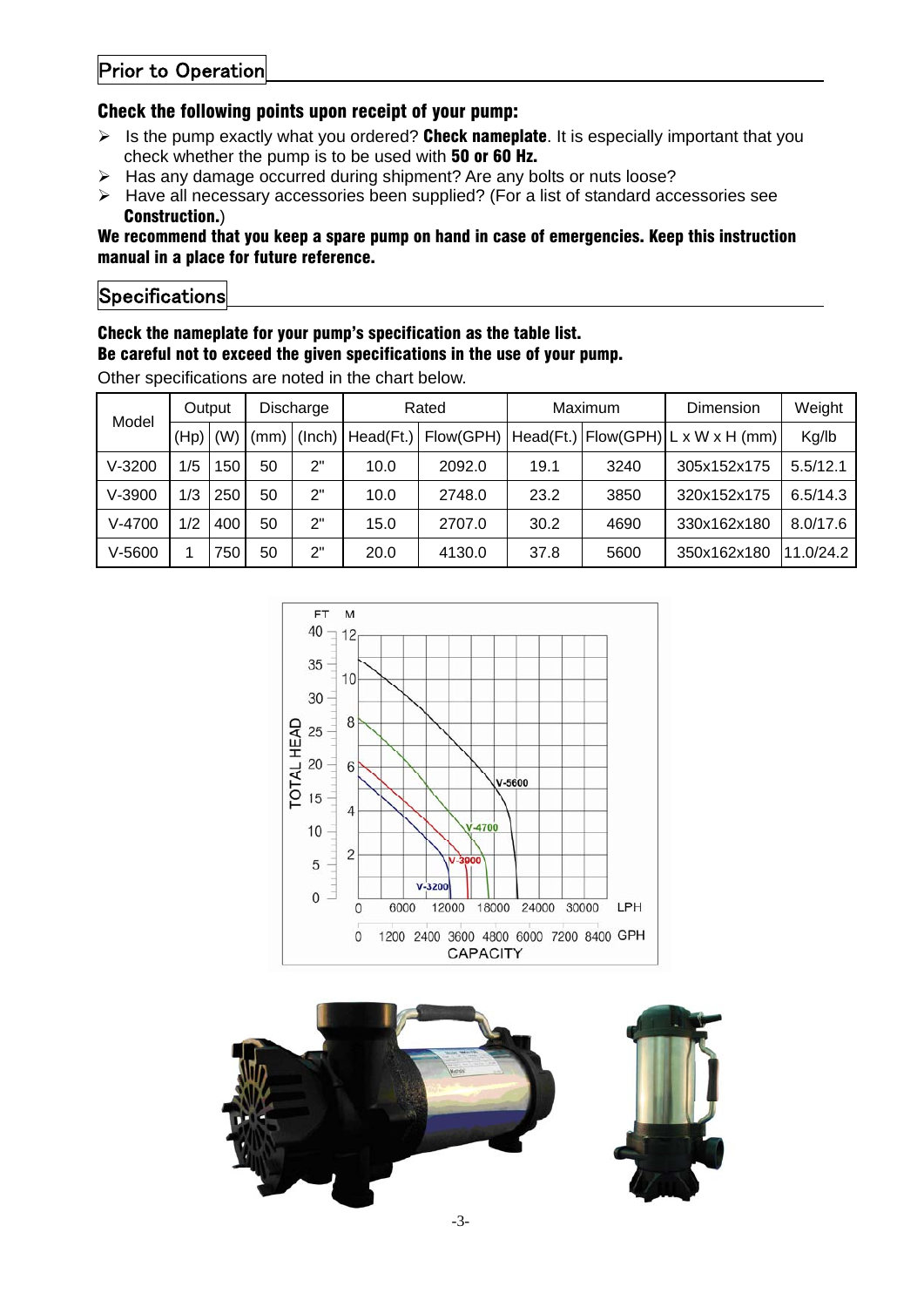#### Installation

#### Symbol and Meaning :

DANGER

DANGER Keep the pump equipment out of the reach of children !

**Warns that the failure to follow the directions given could cause serious risk to individuals or objects.** 

WARING

This sign warns the operator that the failure to follow an instruction may damage the pump and/or the system.

#### Limitations :

WARNING

This series of pumps are suitable to pump rain water and also can be used both for permanent and temporary installation.

The pump could be place for sump pit that means it could pump dirty water containing suspended solid particles 24-28mm / 1-1.1inches diameter.

**! WARNING :** The pump cannot be used for sea water and flammable, corrosive, explosive or dangerous liquids.

#### Installation :

! WARNING : Do not work on pump until power is unplugged.

Do not cut off ground pin or use an adapter fitting. Do not use an extension cord

The pump power cord should be connected to a separately fused, grounded line with a minimum capacity of 15 amps. It can be connect to non- fuse breaker at the recommended amperes. Never touch the pump when it is connected to electrical power.

- 1. Before installing or servicing this pump, be certain pump power source is disconnected.
- 2. Installation and electrical wiring must adhere to state and local codes and must be completed before priming pump. Check appropriate community agencies, or contact local electrical and pump professionals.
- 3. Call an electrician when in doubt. Pump should be connected to a separate 15 amps' circuit breaker or 15 amps' fuse block. Note that, plugging into existing outlets may cause low voltage at motor, causing blown fuses, tripping of motor overload, or burned out motor.
- 4. A permanent ground connection from pump to the grounding bar at the service panel is mandatory, Matala Pump sump pumps come with a grounding conductor and a grounding-type attachment plug. Do not connect pump to a power supply until permanently grounded. For maximum safety, connect pump to a circuit equipped with a Ground Fault Circuit Interrupter device when you position the pump's grounding wire.
- 5. Voltage of power supply must match the voltage of the pump.
- 6. Before installing pump, clear sump basin of any water, debris, or sediment.

 ! WARNING : Sump basin must be vented in accordance with local plumbing codes. Matala Sump pumps are not designed for and CANNOT be installed in locations classified as hazardous.

- 7. ! WARNING : The following may cause severe damage to pump and will void warranty:
	- (a) Using an extension cord.
	- (b) Cutting off the ground pin or using an adapter fitting.
	- (c) Working on pump or switch while plugged in.
	- (d) Removing motor housing, unscrewing impeller, or otherwise removing impeller seal.
	- (e) Pumping chemicals or corrosive liquids.
	- (f) Pumping gasoline or other flammable liquids.
	- (g) Piping, Plastic PVC pipe, drain hose, galvanized steel or copper pipe may all be used. All piping must be clean and free of all foreign matter to prevent clogging. Use thread compound on all threaded joints unless specified otherwise. Be sure to seal the thread connection with tape seal when you using the pipe fitting to connect the flange.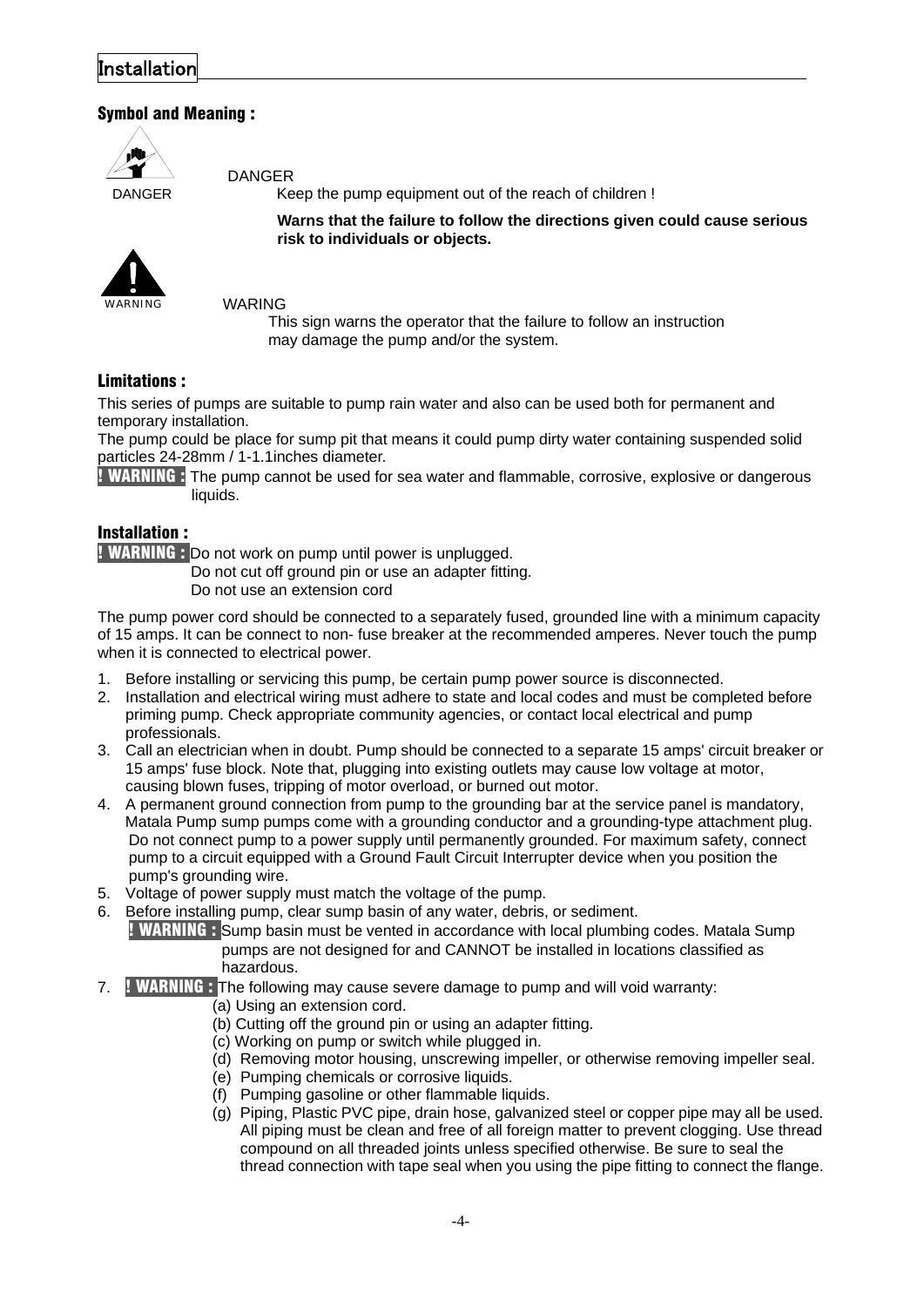#### Electrical Wiring

#### Electrical wire Connection :

**! WARNING :** Verify that the voltage and frequency of the electric pump shown on the nameplate correspond to those available on the mains.

> The installer must make sure that the electric system is grounded in accordance with the law in force.

It is necessary to use cable with a length of 10m for outdoors using. The plug and connections should be protected from water splashes. Before using the pump, always inspect it visually (especially power cable and plug).

Do not use the pump if it is damaged.

If the pump is damaged, have it inspected by the specialized assistance service only.

Make sure that electric connections are protected from inundation. Protect the plug and the power cable from heat, oil or sharp edges.

**WARNING:** The power cable must be replaced by qualified personnel only.

 Grounding: The plug of the power cable has a double grounding contact, so that grounding can be performed by simply inserting the plug.

#### Overload protection :

This pump series have a built in thermal protection switch. The pump stops if an overload condition occurs. The motor restarts automatically after it has cooled down.

#### Limited Warranty :

Matala Pump will repair or replace for the original user any portion of a new Matala Pump product which proves defective due to materials or workmanship of Matala Pump within 2 years of purchase date. Contact the nearest authorized Matala Pump dealer for warranty service.

Matala Pump shall possess the sole right to determine whether to repair or replace defective equipment, parts or components.

THIS WARRANTY DOES NOT COVER DAMAGE DUE TO LIGHTNING OR OTHER CONDITIONS BEYOND THE CONTROL OF Matala Pump.

LABOR & COSTS : Matala Pump shall in no event be liable for the cost of field labor to other charges incurred by any customer in removing and/or reaffixing any Matala Pump product, parts or component.

THE WARRANTY WILL NOT APPLY:

- (a) to defects or malfunctions resulting from failure to properly install, operate, or maintain the unit in accordance with printed instructions provided.
- (b) to failures resulting from abuse, accident, or negligence.
- (c) to normal maintenance services and the parts used in connection with such service.
- (d) to units which are not installed in accordance with applicable local codes, ordinances, and good trade practices.
- (e) if unit is used for purposes other than for what it was designed and manufactured for.

#### WARRANTY EXCLUSIONS : Matala Pump

SPECIFICALLY DISCLAIMS THE IMPLIED WARRANTIES OF MERCHANTABILITY AND FITNESS FOR A PARTICULAR PURPOSE AFTER THE TERMINATION OF THE WARRANTY PERIOD.

#### Guarantee

The right to claim under guarantee must be proven by the purchaser by presentation of the purchase receipt.

Note :

- 1. Should your equipment not function correctly, please first check for other reasons, e.g. interruption of the power supply, or incorrect handling may be the cause.
- 2. Please note that it is imperative that the following documents and details are produced together with your faulty equipment :
	- (a) Purchase receipt
	- (b) Designation of the apparatus/ type/ brand
	- (c) Description of the noted defect (an accurate description of the defect makes a rapid repair easier for us)

In the case of a claim for guarantee or defects, please contact the place of purchase.